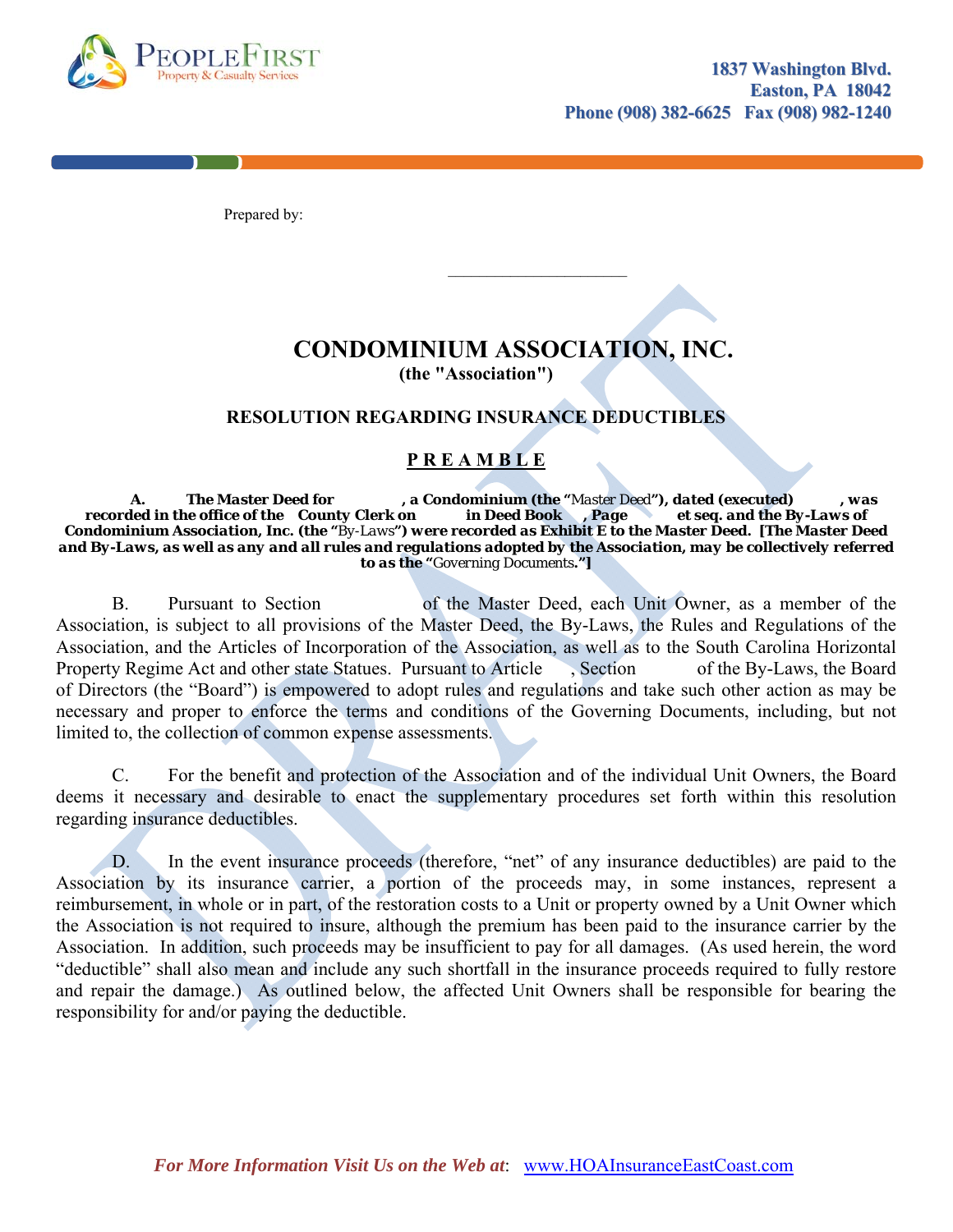

E. The Board has determined that it is more equitable and appropriate to allocate or prorate responsibility for insurance deductibles between the Association and the affected Unit Owners as further described below.

F. This Resolution was duly introduced and thereafter adopted pursuant to the terms and conditions of the Governing Documents.

**NOW, THEREFORE, BE IT RESOLVED** on this day of , 20 as follows:

1. Capitalized Terms. Unless specifically defined otherwise, all capitalized terms used in this Resolution have the same meaning as defined in the Governing Documents of the Association.

2. Application of Insurance Proceeds. If and to the extent the Association receives insurance proceeds pursuant to insurance policies placed, maintained, and paid for by the Association, which proceeds represent, in whole or in part, a reimbursement for damage to a Unit or the real property of a Unit Owner, then and in such event the proceeds shall first be applied to the cost of restoring damage to the Common Elements and the remaining balance of the insurance proceeds, if any, shall then be applied to the cost of restoring damage to the Unit or real property (including fixtures) of the Unit Owner and/or Unit. In the event of damage to multiple Units, the amount, if any, available to the affected Unit Owners shall be pro rated between the affected Unit Owners as follows: If the insurance adjuster prorates the damages to and between the Units, this proration shall be used to allocate the remaining balance of the insurance proceeds. If the insurance adjuster does not prorate the damages to or between the Units, then the Unit Owners' relative percentage interests shall be used to allocate the remaining balance of the insurance proceeds. If any insurance proceeds are insufficient to pay for the restoration of a Unit as necessary to place the Unit in habitable condition and, where applicable, to obtain a certificate of occupancy or similar approval, and the Unit Owner is required to contribute to the costs of such restoration but fails or refuses, the Association may advance such costs to repair and restore and any such advance on behalf of the Unit Owner shall be collectible in the same manner as a common expense assessment.

3. Deductibles. It is intended that insurance deductibles applicable to a claim and to the payment of insurance proceeds shall be handled and treated based on the source of the cause of the damage. If the source of the damage is from the exterior of the Unit the Association will be responsible for the payment of the deductible. If the source of the damage is from within a Unit, the Unit Owner shall be responsible for the payment of the deductible.

4. Review of Policy. Upon request by the Association, a Unit Owner shall provide the Association with a copy of such Owner's insurance policy(ies) which may be presented to the Association's insurance carrier for review.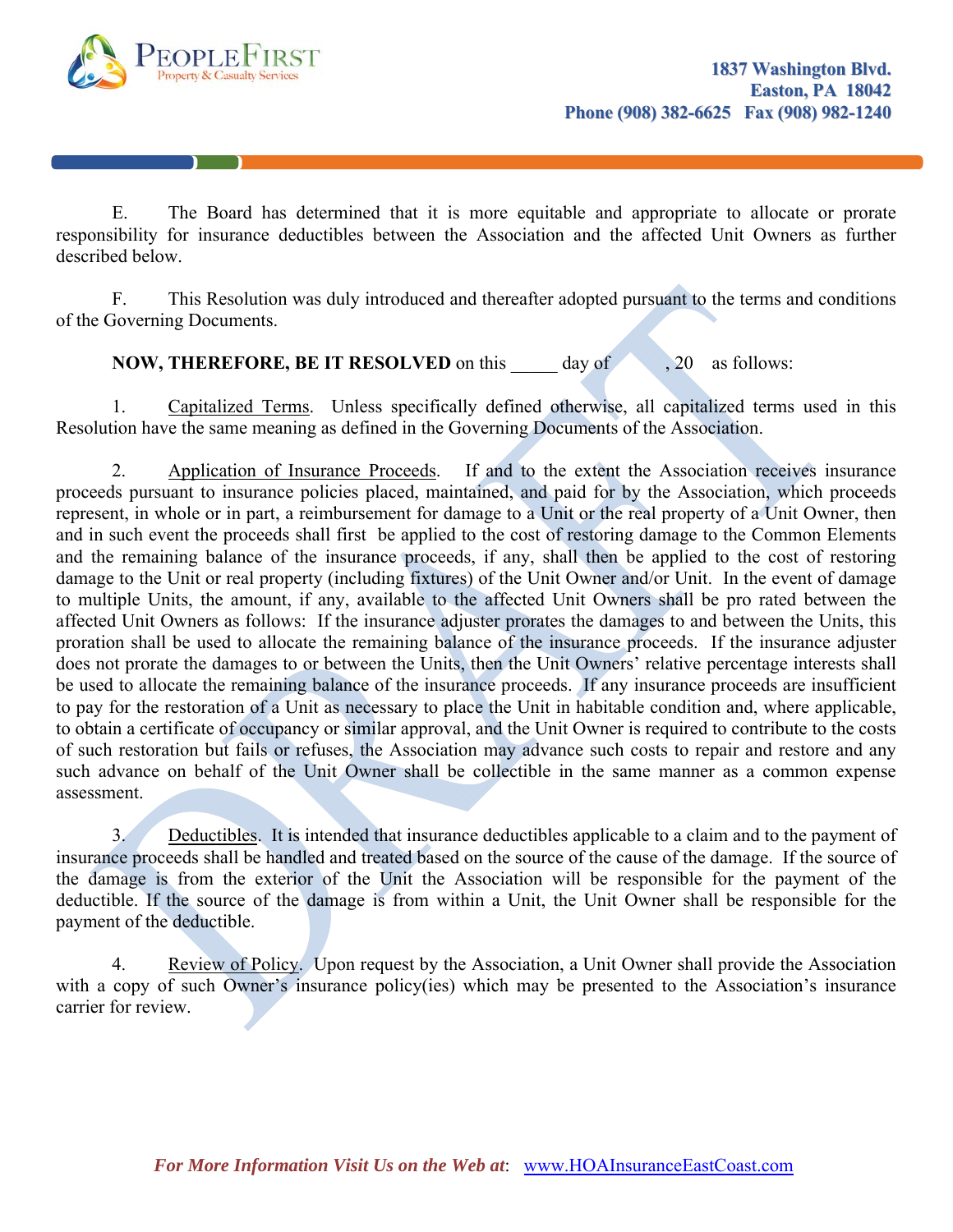

5. Review of Owner Coverage**. Unit Owners are advised to review their casualty insurance policies covering their respective Units and are urged to consult with their insurance agents and/or carriers concerning this Resolution and the appropriate amounts and types of insurance coverage and**  deductibles. Units Owners are urged to obtain insurance policies (typically referred to as "HO-6" policies) to cover, among other claims and losses, the Unit Owners' liability for injury to persons, damage to personal property, Unit upgrades, betterments or improvements, above and beyond original builder grade installations, and responsibility for deductibles. Unit Owners are also advised to consult with the Association and/or its insurance agent in order to determine, from time to time, the amount of the casualty insurance coverage deductible being maintained by the Association and are advised that this deductible amount may change from time to time.

**NOTICE AND RECORDING.** The Association's Managing Agent is authorized to prepare correspondence, in appropriate form and substance, and thereafter circulate same, along with a copy of this Resolution, to all Unit Owners. The Association also authorizes and directs its legal counsel to arrange for recordation of a copy of this Resolution with the County Register's Office in order to establish the recording of this clarification to the Master Deed in the chain of title. The County Register is authorized and requested to annotate the Master Deed (for example, by reference in the margin) to reference the recording of this Resolution.

| <b>ATTEST:</b> |             | ASSOCIATION, INC.<br>By: | <b>CONDOMINIUM</b> |
|----------------|-------------|--------------------------|--------------------|
|                | , Secretary |                          | , President        |
|                |             |                          |                    |